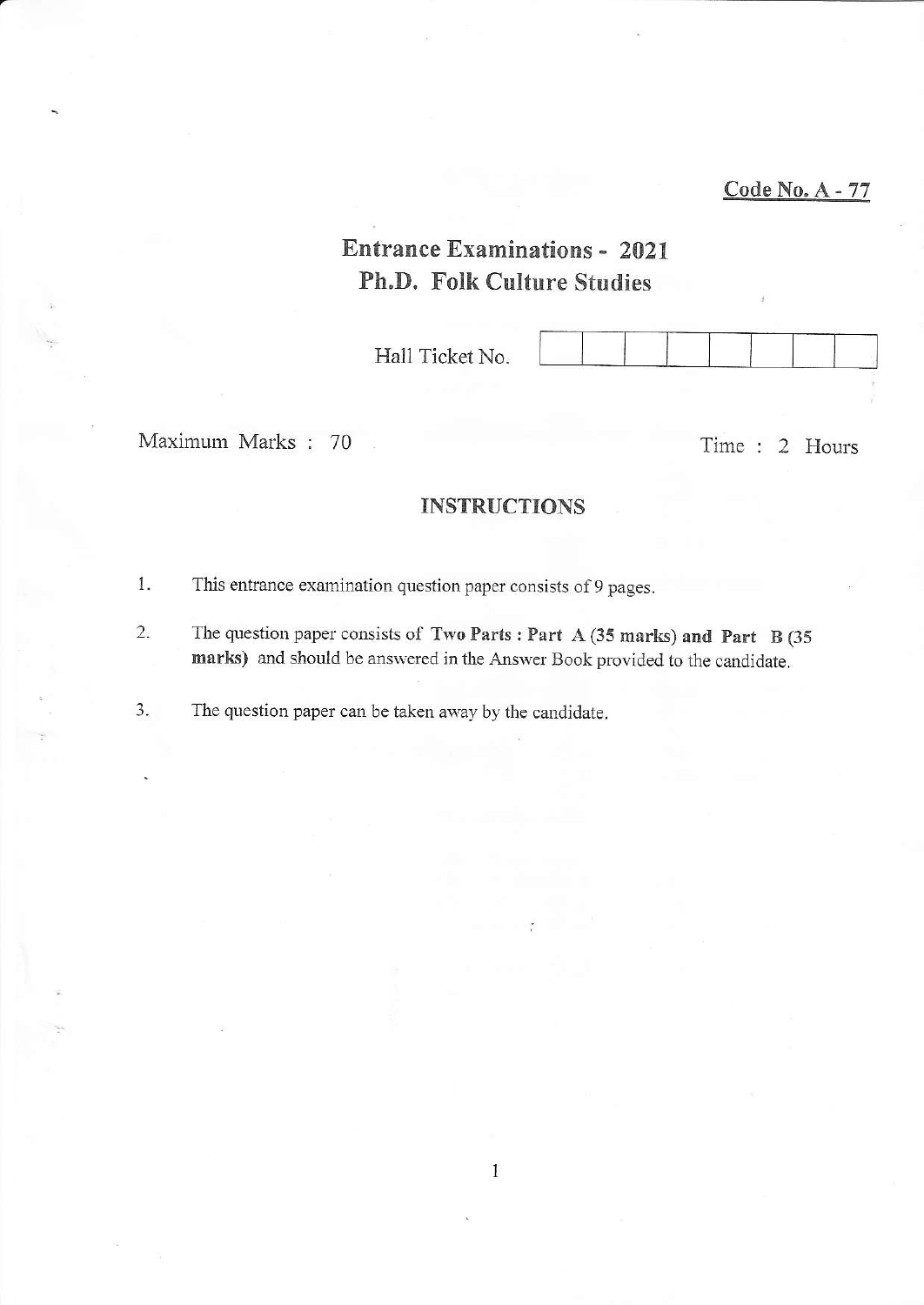|                                                                                                                                                                |                                                                                                                                                                                                                                                                                                                                      | Code No.: A-77 |                      |  |
|----------------------------------------------------------------------------------------------------------------------------------------------------------------|--------------------------------------------------------------------------------------------------------------------------------------------------------------------------------------------------------------------------------------------------------------------------------------------------------------------------------------|----------------|----------------------|--|
|                                                                                                                                                                | <b>ENTRANCE EXAMINATION - 2021</b>                                                                                                                                                                                                                                                                                                   |                |                      |  |
|                                                                                                                                                                | Ph. D. (Folk Culture Studies)                                                                                                                                                                                                                                                                                                        |                |                      |  |
| Part A                                                                                                                                                         |                                                                                                                                                                                                                                                                                                                                      |                | Marks: 35            |  |
| Multiple Choice (Simple Selection) :<br>Ι.                                                                                                                     |                                                                                                                                                                                                                                                                                                                                      |                | $(15 \times 1 = 15)$ |  |
|                                                                                                                                                                | 1. In which of the following, reporting format is formally prescribed?                                                                                                                                                                                                                                                               |                |                      |  |
| A. Master's thesis<br>C. Doctoral thesis                                                                                                                       | B. Conference of researchers<br>D. Symposia proceedings                                                                                                                                                                                                                                                                              |                |                      |  |
|                                                                                                                                                                | 2. Which of the following is an initial mandatory requirement for pursuing research?                                                                                                                                                                                                                                                 |                |                      |  |
| A. Developing a research design<br>B. Formulating a research question<br>C. Deciding about the data analysis procedure<br>D. Formulating a research hypothesis |                                                                                                                                                                                                                                                                                                                                      |                |                      |  |
| Field-work based research is classified as:<br>3.                                                                                                              |                                                                                                                                                                                                                                                                                                                                      |                |                      |  |
| A. Empirical<br>C. Historical                                                                                                                                  | B. Experimental<br>D. Biographical                                                                                                                                                                                                                                                                                                   |                |                      |  |
| dispassionate with the lives of others?                                                                                                                        | 4. In which method, ethnographers attempt to be both emotionally engaged and coolly                                                                                                                                                                                                                                                  |                |                      |  |
| A. Impersonalised Observation<br>C. Non-participant Observation                                                                                                | B. Non-observation participant<br>D. Participant Observation                                                                                                                                                                                                                                                                         |                |                      |  |
|                                                                                                                                                                | 5. Citation of Books according to MLA style sheet select the right answer                                                                                                                                                                                                                                                            |                |                      |  |
|                                                                                                                                                                | A. Title of Book, Last name, First name, Publisher, Place of Publication, Year<br>B. Last name, First name, Title of book, Place of Publication, Publisher, Year<br>C. Year, Last name, First name, Title of Book, Place of Publication, Publisher<br>D. Last name, First name, Year, Title of Book, Place of publication, Publisher |                |                      |  |
|                                                                                                                                                                | 6. Look at this series: 36, 34, 30, 28, 24, What number should come next?                                                                                                                                                                                                                                                            |                |                      |  |
| A. 22<br>B. 26                                                                                                                                                 |                                                                                                                                                                                                                                                                                                                                      |                |                      |  |
| C.23<br>D. 20                                                                                                                                                  |                                                                                                                                                                                                                                                                                                                                      |                |                      |  |
|                                                                                                                                                                |                                                                                                                                                                                                                                                                                                                                      |                |                      |  |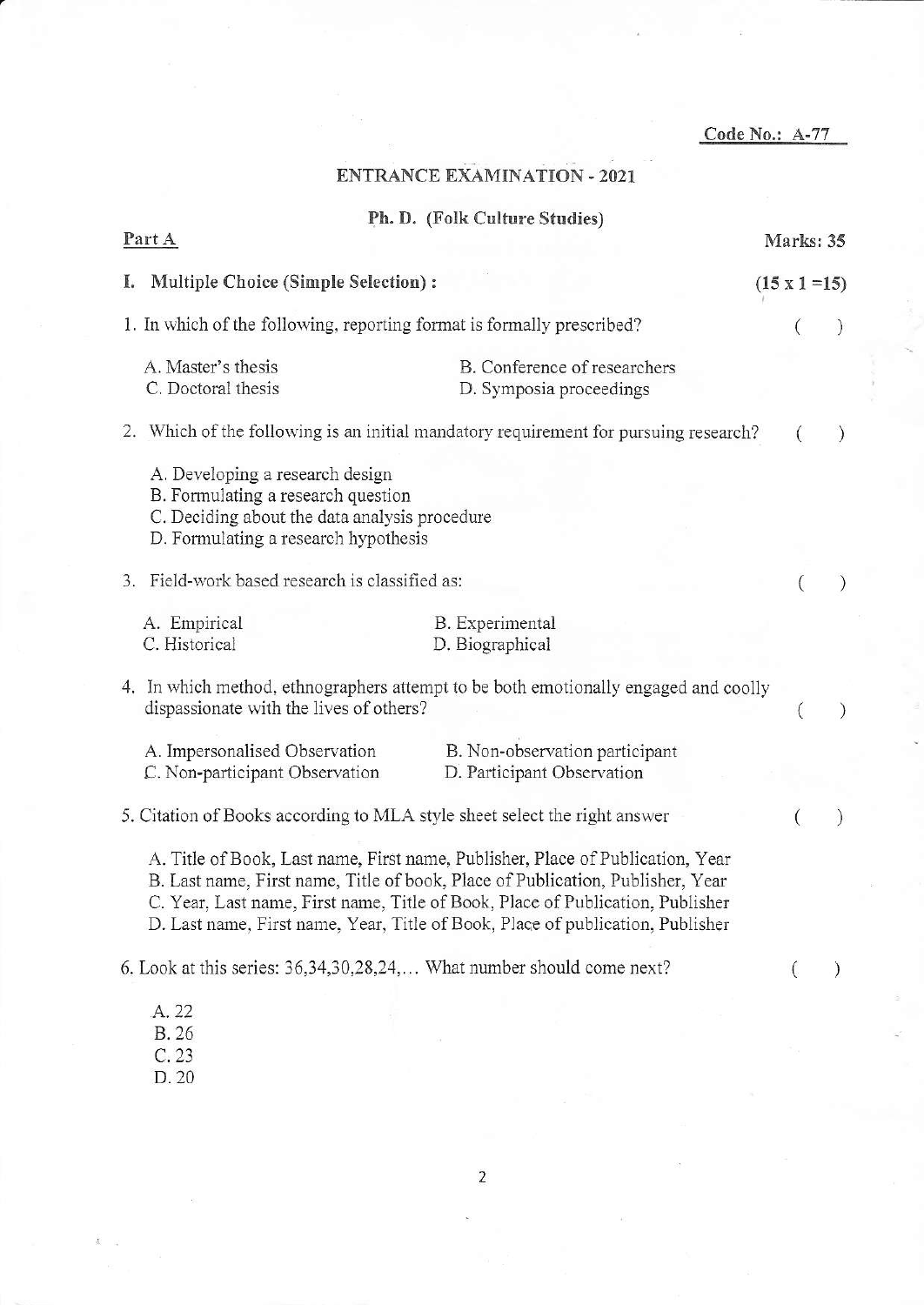| $7.$ CUP : LIP :: BIRD : ?                                                                                                                                     |                                         |                                                             |                   |                |               |
|----------------------------------------------------------------------------------------------------------------------------------------------------------------|-----------------------------------------|-------------------------------------------------------------|-------------------|----------------|---------------|
| A. GRASS<br><b>B. FOREST</b>                                                                                                                                   | C. BEAK                                 | D. BUSH                                                     |                   |                |               |
| 8. Contextual study of Folklore emphasize on the                                                                                                               |                                         |                                                             |                   |                |               |
| A. diffusion of Folklore<br>B. oral formulaic theory of folk expression<br>C. application of folklore<br>D. environment in which the folklore text is embedded |                                         |                                                             |                   |                |               |
| 9. 'Culture provided as a buffer against natural selection' is the assumption of the followers of the<br>school of thought of                                  |                                         |                                                             |                   |                |               |
| A. Diffusionists<br><b>B.</b> Evolutionists                                                                                                                    |                                         | C. Devolutionists                                           | D. Functionalists |                |               |
| 10. Which is the correct group of folk dance forms?                                                                                                            |                                         |                                                             |                   |                | $\mathcal{Y}$ |
| A. Kathak, Gotipua, Mohiniyattam<br>C. Garba, Odissi, Bhangada                                                                                                 |                                         | B. Gidha, Bharatanatyam, Chhau<br>D. Bihu, Jhumar, Kolattam |                   |                |               |
| 11. Tangible culture is                                                                                                                                        |                                         |                                                             |                   |                |               |
| A. Monument, Temple, Material<br>C. Ethno-medicine, Ethno-music, Monument                                                                                      |                                         | B. Custom, Belief, Ritual<br>D. Epic, Ballad, Temple        |                   |                |               |
| 12. In India Regional and folk genres of dance come under the category of ------?                                                                              |                                         |                                                             |                   |                |               |
| A. Margi<br>C. Desi                                                                                                                                            | B. Rechaka<br>D. Prakrith               |                                                             |                   |                |               |
| 13. Ashtadhyayi was written by ----?                                                                                                                           |                                         |                                                             |                   |                |               |
| A. Koutilya<br>C. Panini                                                                                                                                       | B. Kampan<br>D. Pathanjali              |                                                             |                   |                |               |
| 14. Which of the following consists of two components, namely statement and comment? (                                                                         |                                         |                                                             |                   |                |               |
| A. Riddle<br>B. Proverb                                                                                                                                        | C. Tongue twister                       |                                                             | D. slur           |                |               |
| 15. Which of the following is not a part of Dorson's classification?                                                                                           |                                         |                                                             |                   | $\overline{1}$ |               |
| A. Social folk customs<br>C. Material culture                                                                                                                  | B. Oral literature<br>D. Urban folklore |                                                             |                   |                |               |

 $\mathcal{D}$ 

 $\begin{array}{cccccccccc} \mathbb{R} & & & & & & & \mathbb{R} & & & & \mathbb{R} & & & \mathbb{R} & & \mathbb{R} & & \mathbb{R} & & \mathbb{R} & & \mathbb{R} & & \mathbb{R} & & \mathbb{R} & & \mathbb{R} & & \mathbb{R} & & \mathbb{R} & & \mathbb{R} & & \mathbb{R} & & \mathbb{R} & & \mathbb{R} & & \mathbb{R} & & \mathbb{R} & & \mathbb{R} & & \mathbb{R} & & \mathbb{R} & & \mathbb{R} & & \mathbb{R} & & \mathbb{R} & & \mathbb$ 

 $\begin{array}{ccc} E& &\longrightarrow &\mathbb{R}^2\\ &\frac{1}{2}&\longrightarrow&\mathbb{R}^2\\ \end{array}$ 

 $\overline{\mathbf{3}}$ 

 $\frac{1}{\sqrt{2}}$  .

 $\overline{\mathcal{M}}$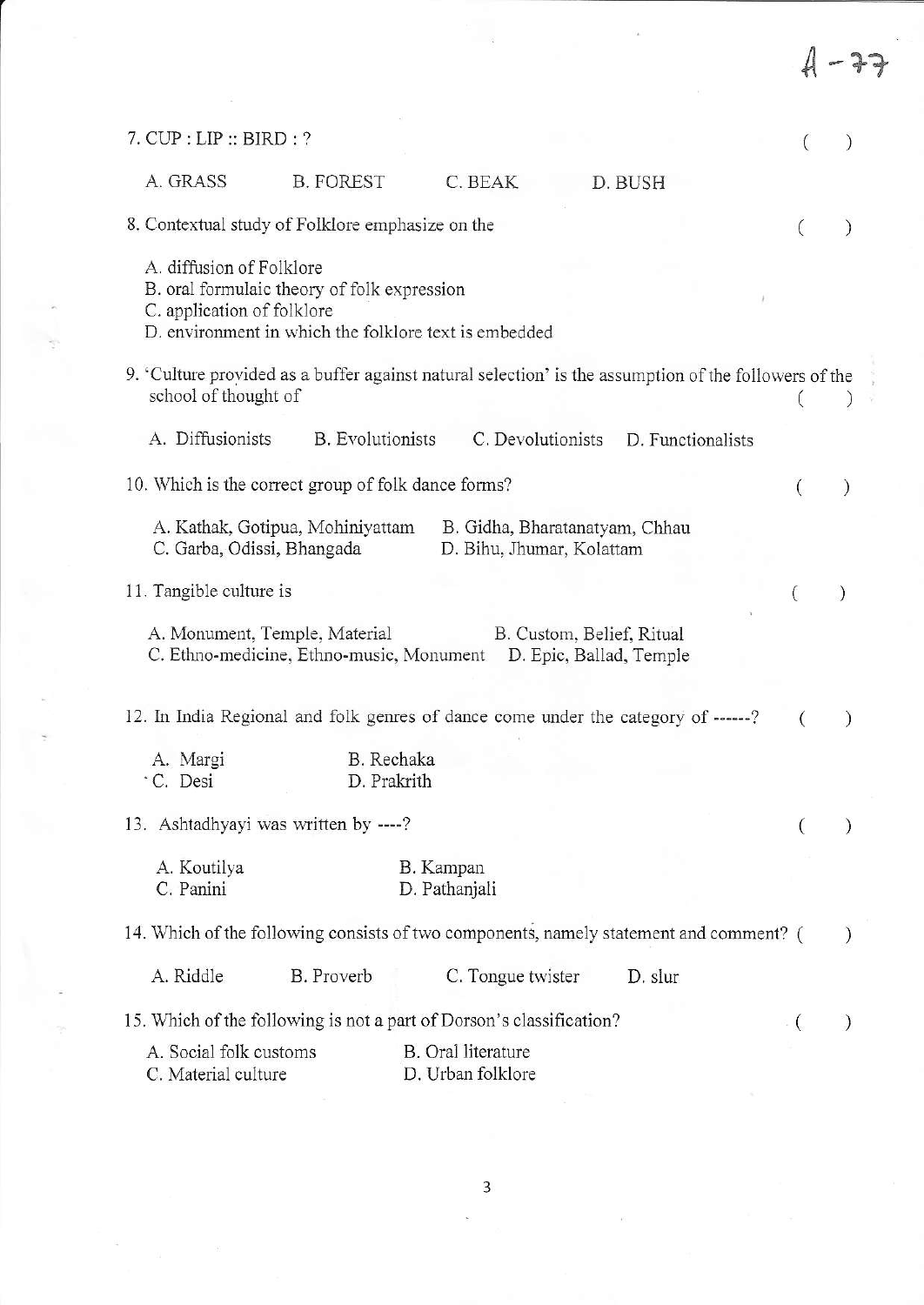II. Multiple Choice (Complex selection) :  $(15 \times 1 = 15)$ 1. The components of Quantitative Research are:  $\left($  $\lambda$ (i) Ethnography (ii) Numerical Values (iii) Focused Group Discussion (iv) Sampling Code:  $(A)$  (i) and (iii)  $(B)$  (iii) and (iv)  $(C)$  (i) and (iv) (D) (ii) and (iv) 2. Identify the Probability sampling procedures from the list below :  $\left($  $\mathcal{I}$ (i) Simple Random Sampling (ii) Snow Ball Sampling (iii) Systematic Sampling (iv) Purposive Sampling Code:  $(A)$  (i) and (iv)  $(B)$  (iii) and (iv)  $(C)$  (i) and (iii)  $(D)$  (i) and (ii) 3. Participant-Observation Method is followed as field technique by  $($ ) (i) Alan Dundes (ii) Kaarle Krohn (iii) Bronisław Malinowski (iv) Evans-Pritchard Code;  $(A)$  (ii) and (iii)  $(B)$  (i) and (ii)

 $A - 77$ 

 $(C)$  (iii) and (iv)  $(D)$  (i) and (iv)

4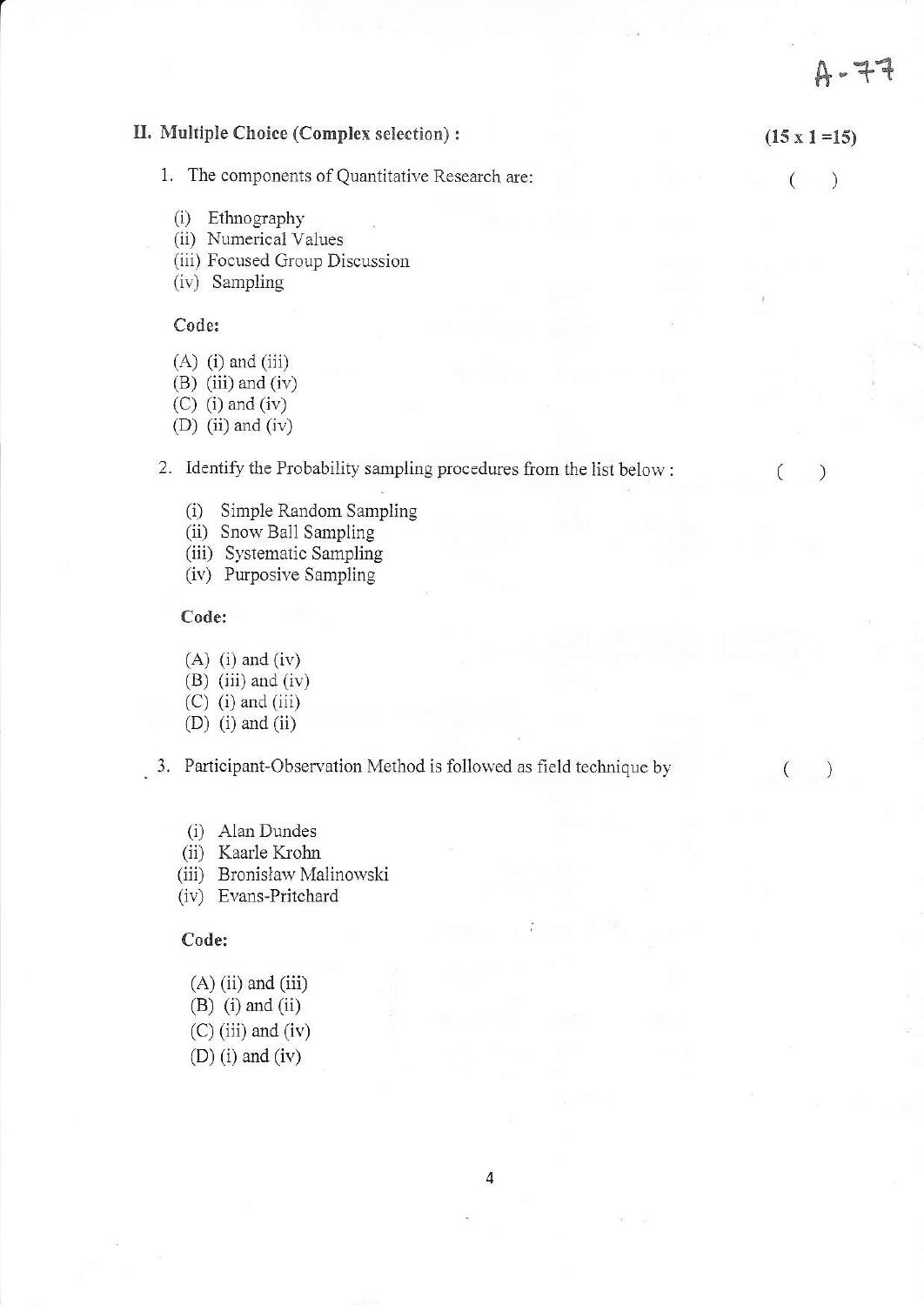4. Semantics focuses on the relation between

- 
- 
- (i) Signifier and Signified<br>
(ii) Sign and Symbol<br>
(iii) Signifier and Formulation<br>
(iv) Sign and Denotation
- 

Code:

- $(A)$  (i) and (ii)
- $(B)$  (i) and (iv)
- $(C)$  (ii) and (iii)
- $(D)$  (i) and (iii)

5. Which parts does NOT belong with the others?

 $(i)$  wing

(ii) fin

(iii) tail

(iv) rudder

 $(v)$  feather

Code:

- $(A)$  (i) and (ii) (B) (iii) and  $(v)$  $(C)$  (ii) and  $(v)$ (D) (iii) and (iv)
- 
- 6. If in a certain language, MADRAS is coded as NBESBT, how are BOMBAY and SHIMLA coded in that code? (  $\mathcal{C}$

<sup>A</sup>-??

 $)$ 

 $\left($ 

 $\left($ 

 $\left($ 

 $\mathcal{E}$ 

 $\mathcal{C}$ 

 $(i)$  CPNCBX (ii) cPNcBZ (iii) TTHLNB (iv) TUNMB (v) APMCBZ

Code:

- $(A)$  (ii) and (iv)
- $(B)$  (ii) (iii) and (iv)
- $(C)$  (ii) and (iii)
- (D) (i) and (iv)
- 7. The Informant characteristics are
	- (i) Possess Emic Krowledge

5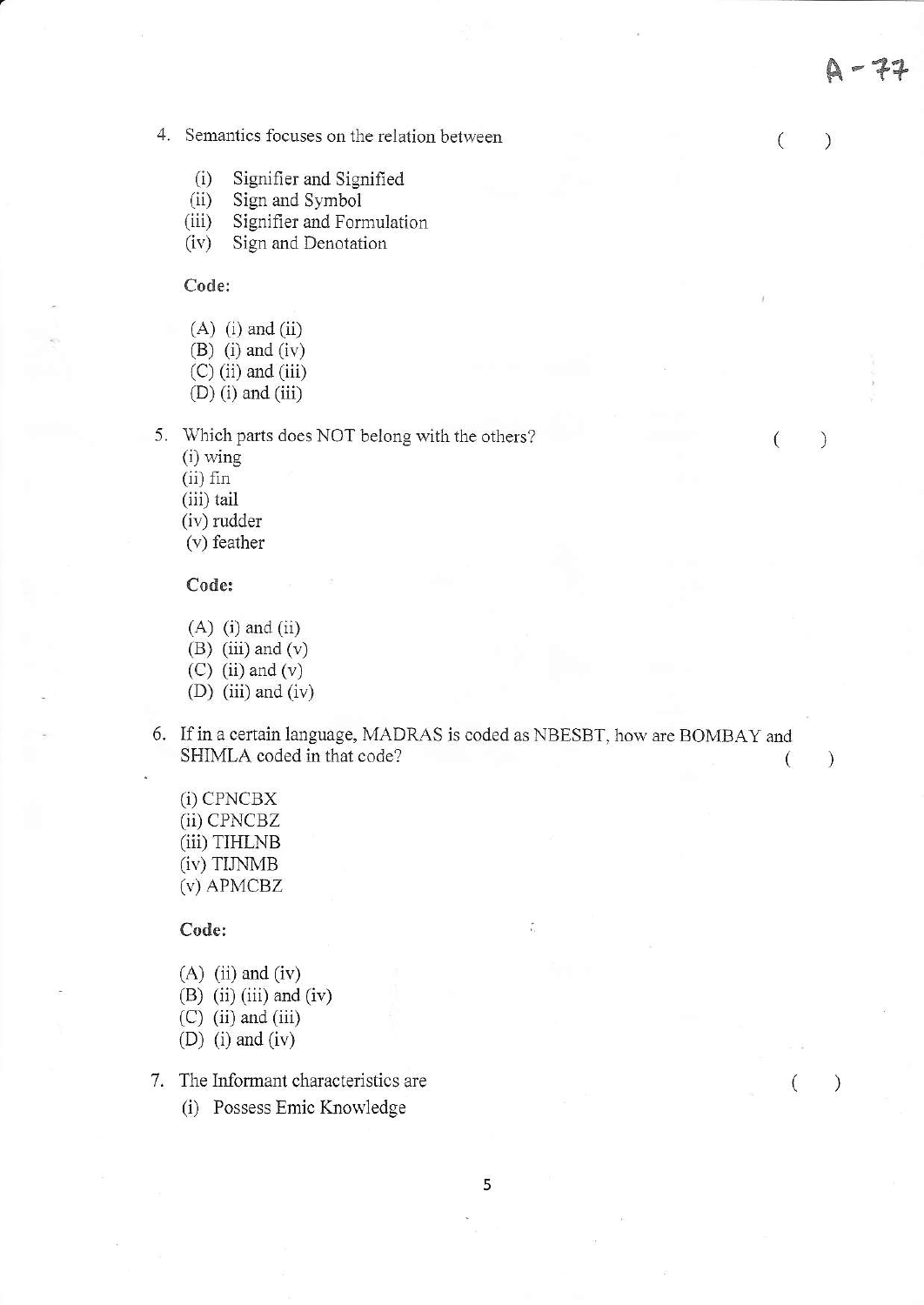$\overline{(\ }$ 

 $\left($ 

 $\mathcal{E}$ 

 $\mathcal{E}$ 

 $\mathcal{C}$ 

(ii) Possess Etic Knowledge

(iii) Passive bearer of Tradition

(iv) Active bearer of Tradition

Code:

 $(A)$  (i) and (ii)  $(B)$  (ii) and (iii)  $(C)$  (i) and (iv)

 $(D)$  (iii) and (iv)

8. Two martial art forms associated with Kerala

(i) Kuttu Varisai (ii) Kalaripayattu (iii) Silambam (iv) Parisha Kali

### Code:

 $(A)$  (i) and (iii)

 $(B)$  (iii) and (iv)

 $(C)$  (i) and (iv) (D) (ii) ard (iv)

9. The functions of Riddle are

(i) Incorporation (ii) Resolution of conflict (iii) Separation (iv) Clarification

### Code:

 $(A)$  (i) and (ii)  $(B)$  (ii) and (iii) (c) (iii) and (iv)  $(D)$  (ii) and (iv)

10. In folklore, 'Culture' is the study of

- (i) Cosmic codes<br>(ii) Expressive cod
- Expressive codes
- (iii) Symbolic codes
- (iv) Metaphysical codes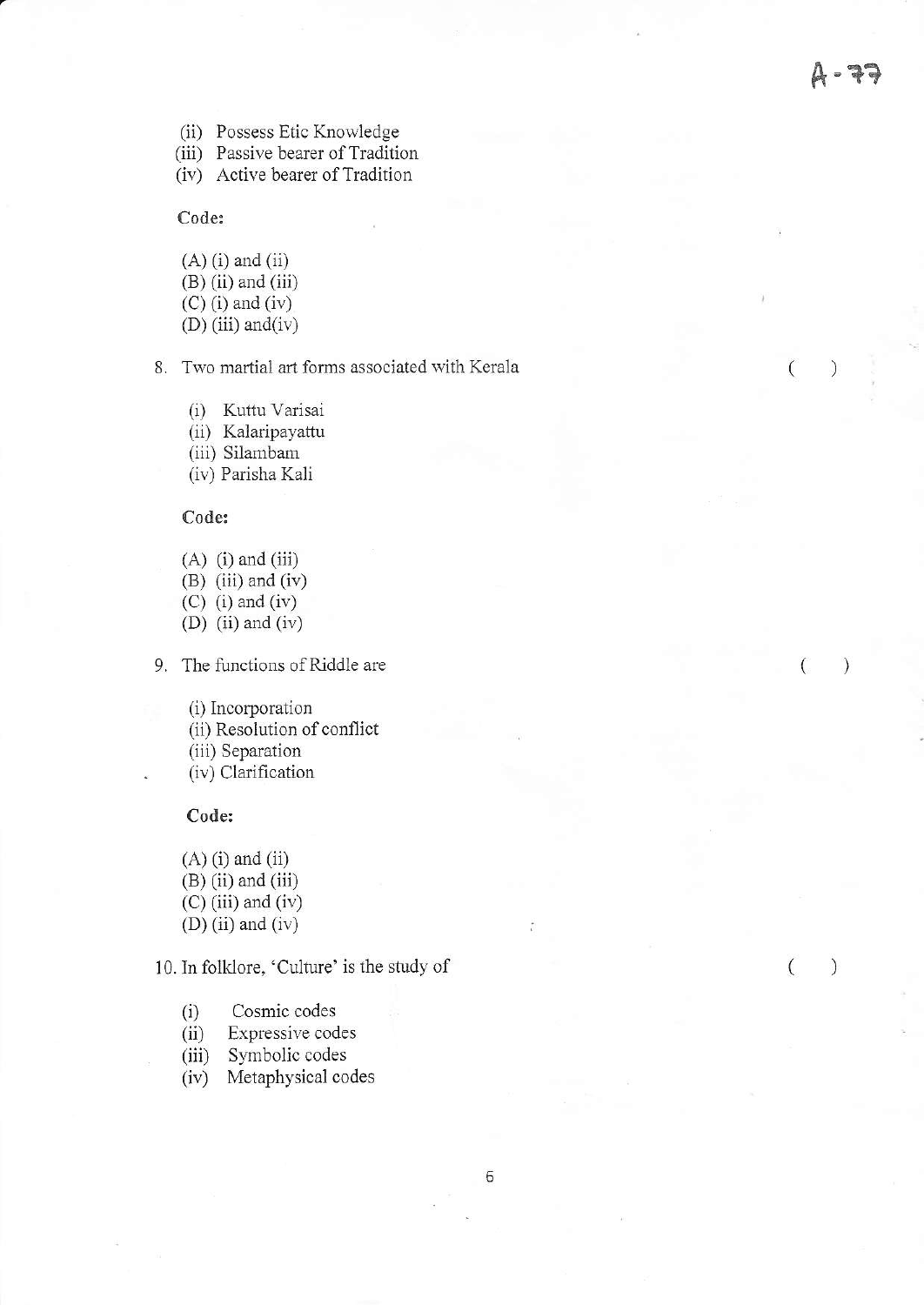$\mathcal{L}$ 

 $\left($ 

 $\mathcal{E}$ 

 $\mathcal{C}$ 

 $\left($ 

Code:

 $(A)$  (ii) and (iv)  $(B)$  (i) and (iii)  $(C)$  (ii) and (iii)  $(D)$  (iii) and (iv)

11. The synchronic theories of folklore are

(i) Structuralism and Functionalism

(ii) Solar mythology and Analytical psychology

(iii)Psycho Analyical and Contertual theory

(iv) Cultural evolution and Finnish Theory

Code:

 $(A)$  (i) and (iii)  $(B)$  (iii) and (iv)  $(C)$  (ii) and (iii)  $(D)$  (i) and (iv)

12. Evolution theory proposes:

(i) Unilinear progression (ii) Cyclical progression (iii) Complex to simple forms (iv) Simple to complex forms

Code:

 $(A)$  (ii) and (iii)  $(B)$  (i) and (ii)  $(C)$  (i) and (iv)  $(D)$  (iii) and (iv)

13. The basic functions of folklore is

(i) Escape ftom repressions (ii) Validating culture (iii) Mythic enactment (iv) Exercising political control

Code:

 $(A)$  (ii) and (iv)  $(B)$  (i) and (ii)  $(C)$  (i) and (iii) (D) (iii) and (iv)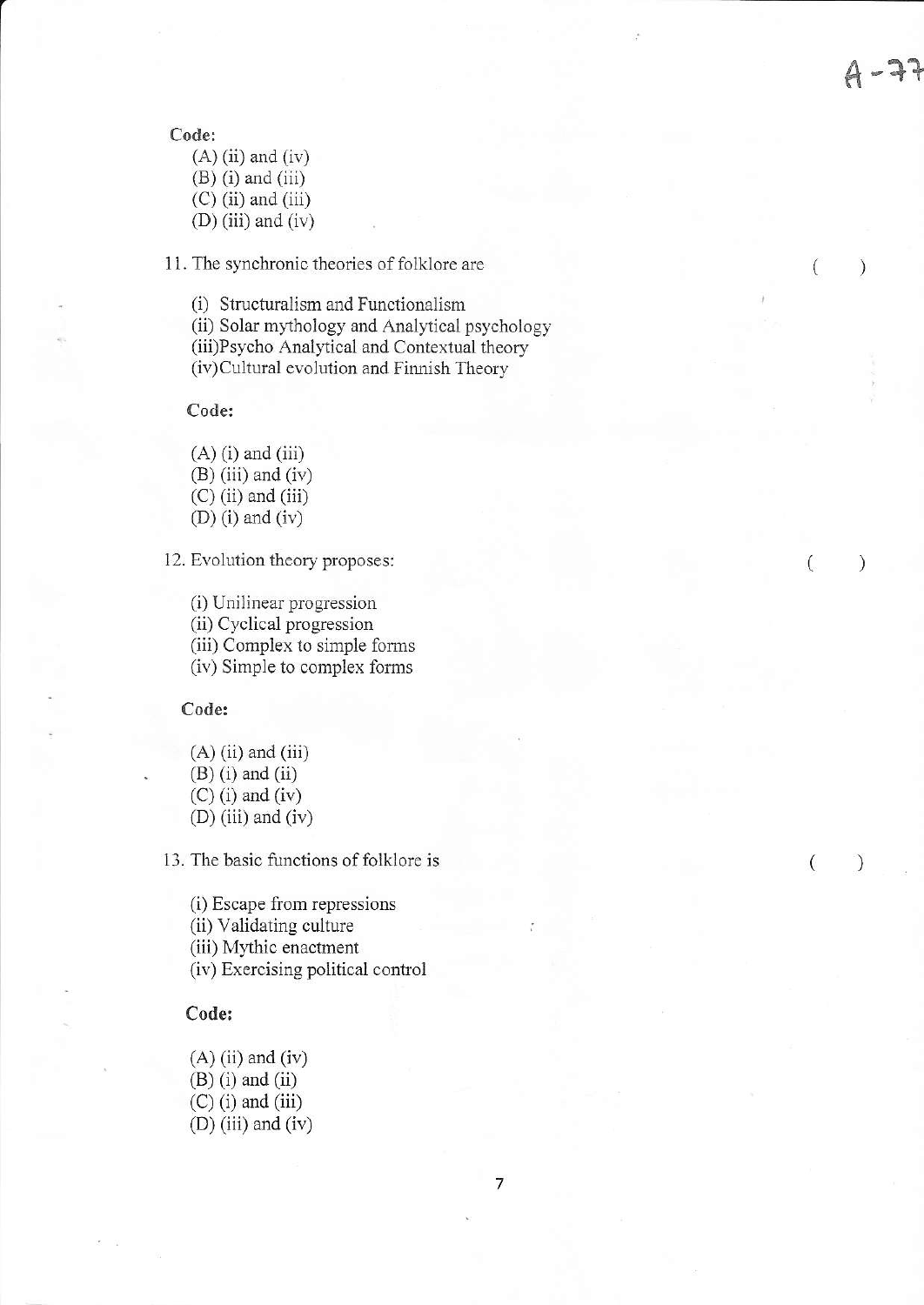$\mathcal{C}$ 

()

()

 $\binom{1}{2}$ 

14. The characteristics of folklore genre are

(i) Functional (ii) Variable (iii) Structural (iv) Constant

Code:

 $(A)$  (i) and (ii)  $(B)$  (iii) and (iv)  $(C)$  (ii) and (iii)  $(D)$  (i) and (iii)

15. Which one is the 'Association of Folklorists' in India?

(i) FOSSILS  $(ii)$  IFA (iii) IFC (iv) AFS

Code:

 $(A)$  (ii) and (iii)  $(B)$  (i) and (iii)  $(C)$  (i) and (iv)  $(D)$  (ii) and (iv)

# III. Match the following:  $(1 \times 5 = 5)$

|    | List-I |                          |     | List-II        |  |  |  |  |
|----|--------|--------------------------|-----|----------------|--|--|--|--|
| 1) | Koya   | $\sim$                   | (A) | Kerala         |  |  |  |  |
| 2) | Koraga | $\overline{\phantom{a}}$ | (B) | Tamil Nadu     |  |  |  |  |
| 3) | Karbi  | ۰                        | (C) | Karnataka      |  |  |  |  |
| 4) | Kaani  | $\blacksquare$           | (D) | Andhra Pradesh |  |  |  |  |
| 5) | Kadar  | ۰.                       | (E) | Assam          |  |  |  |  |
|    |        |                          |     |                |  |  |  |  |